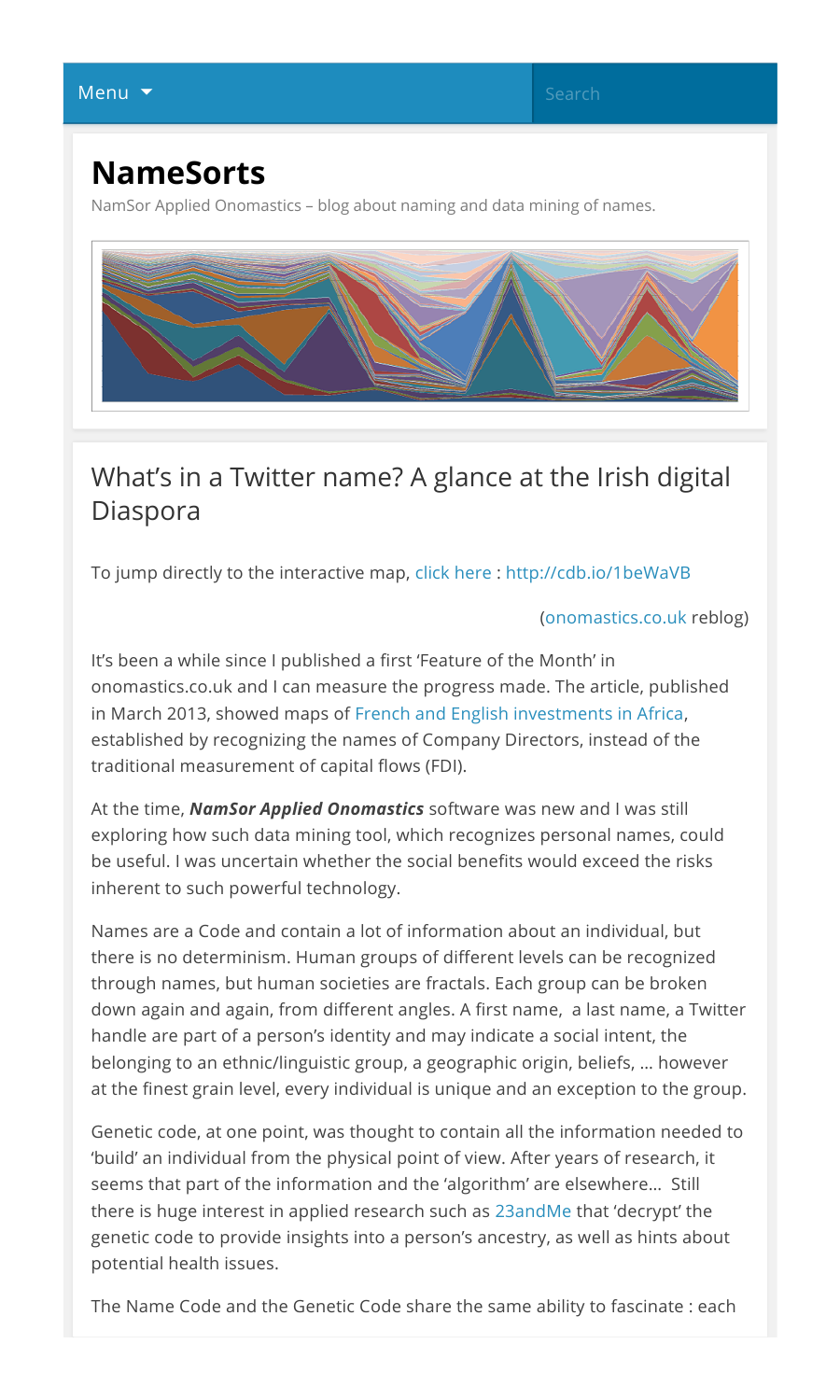can somehow statistically be recognized to have an influence on your life, social status, average income, career… both relate to a family history. Each Code can be misleading and yet insightful. Fleur Pellerin, the French SME & ICT Minister, was born Kim Jong-suk in South Korea. She is both truly French and truly Korean, one name indicating a culture, the other a phenotype and genetic heritage. Considering only the Genetic Code would be denying a part of our humanity, which comes from being a child, a teenager, experiencing life, interacting socially, being part of a country and a culture, making one's choices.

Twin studies would tell a lot about the links between those two codes (Name, Genetic) – if only there were more twins. *Even though identical twins possess the same genetic makeup, they may go through different experiences throughout their lives that shape their personality, behaviour, and psychopathology in ways that make them unique relative to each other (Hughes et al., 2005)*. Twins will have a different first name. Twins might also have a different last name, if -hypothetically- one twin was raised in Russia and the other twin was adopted and raised in the United States. In that case, what would the Name Code and the Genetic Code tell about potential Health issues (smoking or alcohol addiction, obesity & diabetes, life expectancy, etc.) ?

An article published last month caught my eye 'Scientists seek volunteers willing to have genetic code published on internet': the hunt is on for 100,000 British volunteers to post their genetic information online in the name of science, as a North American open-access DNA project arrives in Europe. Personal Genome Project UK's mission is '*to make a wide spectrum of data about humans accessible to increase biological literacy and improve human health*'. The organization recognizes that '*Even if a person's name, home address or facial photograph is specifically excluded, a dataset like the one we are building is far from anonymous. It is simply too easy for someone to connect the dots and reveal a person's identity*.' Genetic Code is a very personal data. Would you like to see yours published along with your Name Code and Identity? Yet if the identity of participants can be protected, I can see huge scientific value in such Open Data.

The Name Code, as such, is not personal data. Personal data is all information about yourself, that you should be allowed to keep confidential. A name is given to you as a communication tool, to interact with the World. There is a social intent in giving a child a common name, or a rare name that will more immediately identify a person – though I believe that one should be allowed to change names, just as Casanova did (who named himself Chevalier de Seingalt). There are legitimate reasons to keep one's name and identity secret sometimes: you should be free to do so, unless that freedom infringes on someone else's rights. A personal name (except *possibly* when it becomes a trademark) doesn't belong to anyone : it's been used before, it'll be used again, it's often shared by several people, it's found in the press, it's made up for fiction books … Could a democracy work without the citizen knowing their politicians' names? How could historians do their research if we were to erase all personal names from the archives?

We see potential social benefits in applied onomastics and name data mining,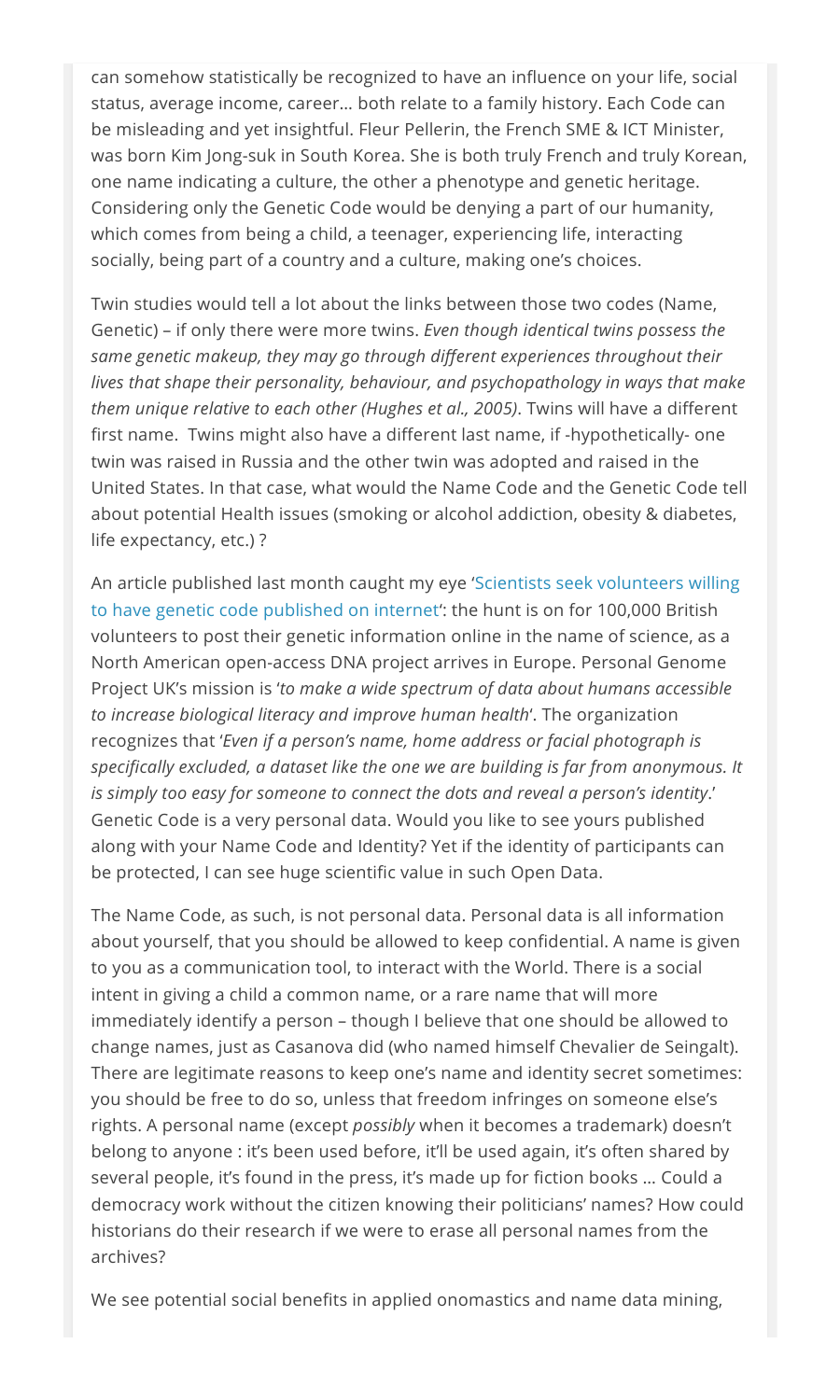that clearly exceed the risks of misuse : not just in social sciences research, but also in economic development, tourism, marketing, health, urban planning … We've helped one EU country reach out to its Diaspora in the US to originate foreign direct investments (FDI) and create jobs. We're currently helping a BioTech scientific cluster raise its game through better understanding where the talents lay in that field, and where the brain juice flows internationally. We're trying to find local partners to launch AgroDiaspora, an economic development initiative in Africa to foster stronger links between Sustainable Agriculture Transformation Projects and top-level BioTech scientists of African heritage, who could help make local plants climate-change resistant, among other benefits. We are also very excited and enthusiastic about a paper we submitted to ICOS 2014, the XXV International Congress of Onomastic Sciences, which will take place in Glasgow in August – as we foresee very positive outcome from that research.

In last month onomastics.co.uk feature 'The Impact of Diasporas on the Making of Britain', Eleanor Rye mentions a very interesting research into what surname-based sampling can reveal about historic male migrations in the UK and Ireland.

We are currently conducting similar applied research on Twitter. I love Twitter. The freedom to choose one's handle and name. The limited amount of structured information that goes with an account : a location, a language, a short profile, a few pictures. What's in a Twitter name or handle? Anything : real names, company names, fancy names, pictograms, … the amount of information produced through Twitter is enormous, but it's possible to filter this 'bigdata' in a way to make sense of it. We created geographic maps of e-Diasporas, by recognizing the Twitter names of geotagged tweets: Irish, Swedish, Russian, etc. We call this Twitter GEOnomastics, borrowing a term from Dr. Evgeny Shokhenmayer. Below is the map of the Irish e-Diaspora, along with Swedish and Russian.



Irish Twitter GEOnomastics

Click here to access the interactive map: http://cdb.io/1beWaVB

How does it work? The software accurately recognizes that 'NamSor Applied Onomastics' (@NomTri) is probably a trade mark or a company name, whereas 'Elian Carsenat' (@ElianCarsenat) is probably a personal name – and most likely a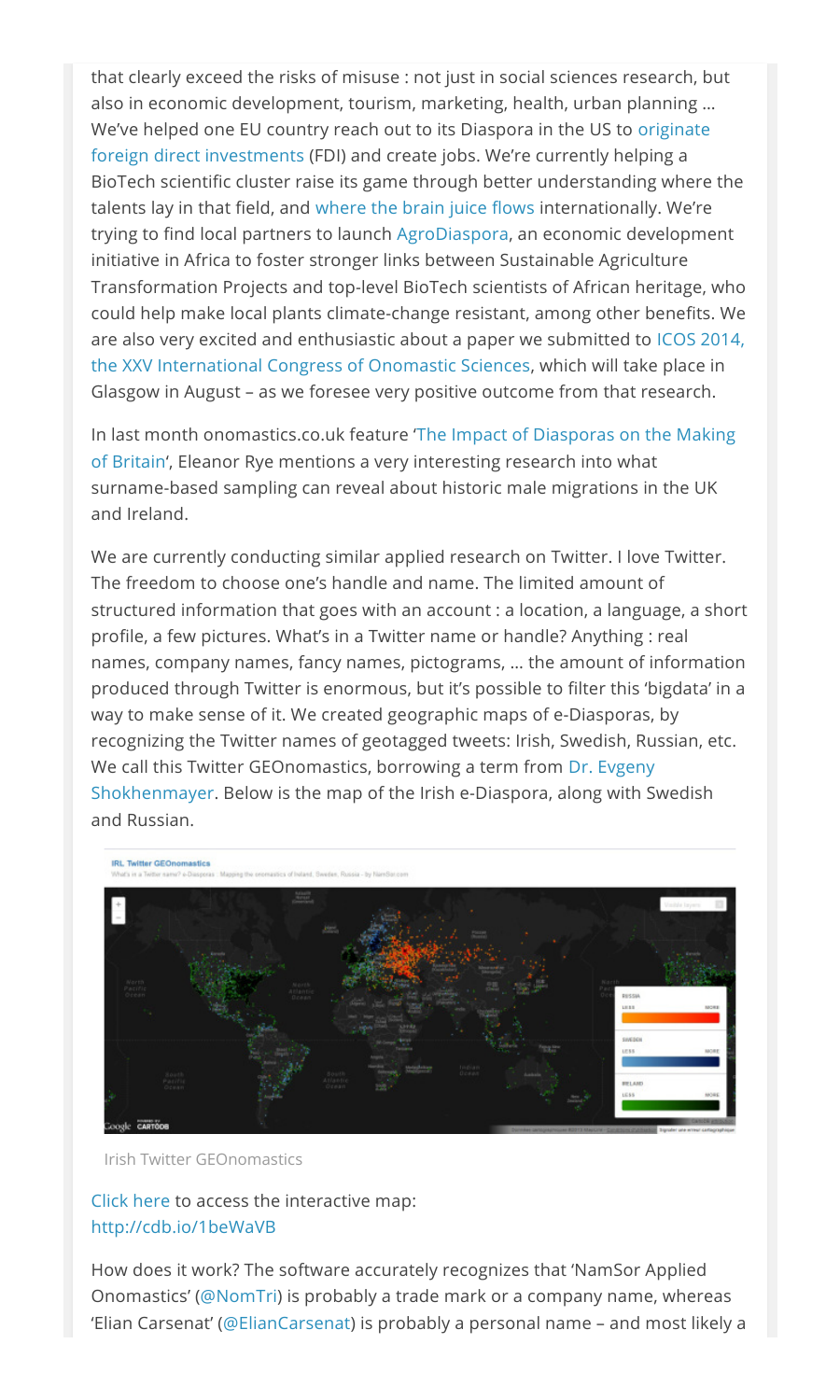French name. Fancy names are also recognized and filtered out.

We see wide applications of such maps. When Captain James Cook explored the seas in the 18th century, having accurate maps could mean life or death for a ship and its crew. Working out latitude had been known for centuries, but measuring longitude was still tricky and inaccurate. In today's digital world, I see latitude as 'recognizing the semantics' in a message expressed in a particular language and longitude as 'recognizing the culture' of the target audience. We're full of curiosity on how and to whom this map can be useful, possibly Twitter itself. We're going from Paris to Dublin in two weeks to find out : we hope to meet people at Twitter European Headquarters. Twitter just issued its IPO but is also not clear how to make its money. We'll also meet Irish urban planners, people working in the tourism industry, investment analysts and Diaspora experts.

Read our next posts to discover more Twitter GEOnomastics maps showing Irish, French, German, Spanish, Russian, Turkish, Swedish, Italian, Dutch e-Diasporas (or cultural influence).

NB. The maps are currently interactive, so you can zoom in and out of a particular territory, however this may be shut down in a month or two.

| <b>Share this:</b> | $\left  \mathbf{t} \right $ Tumblr       |                                           | Facebook 14   Til Google   in LinkedIn 9 | Twitter 16              |               |
|--------------------|------------------------------------------|-------------------------------------------|------------------------------------------|-------------------------|---------------|
| Like this:         | $\star$ Like                             |                                           |                                          |                         |               |
|                    | Be the first to like this.               |                                           |                                          |                         |               |
|                    |                                          |                                           |                                          |                         |               |
| In "General"       | <b>Onomastics for Business</b>           | Human societies are frac<br>In "EthnoViz" |                                          | Monitoring western inve | In "EthnoViz" |
| December 3, 2013   |                                          |                                           |                                          |                         | Leave a reply |
|                    | « Previous                               |                                           |                                          |                         |               |
| Leave a Reply      | You must be logged in to post a comment. |                                           |                                          |                         |               |
|                    |                                          |                                           |                                          |                         |               |